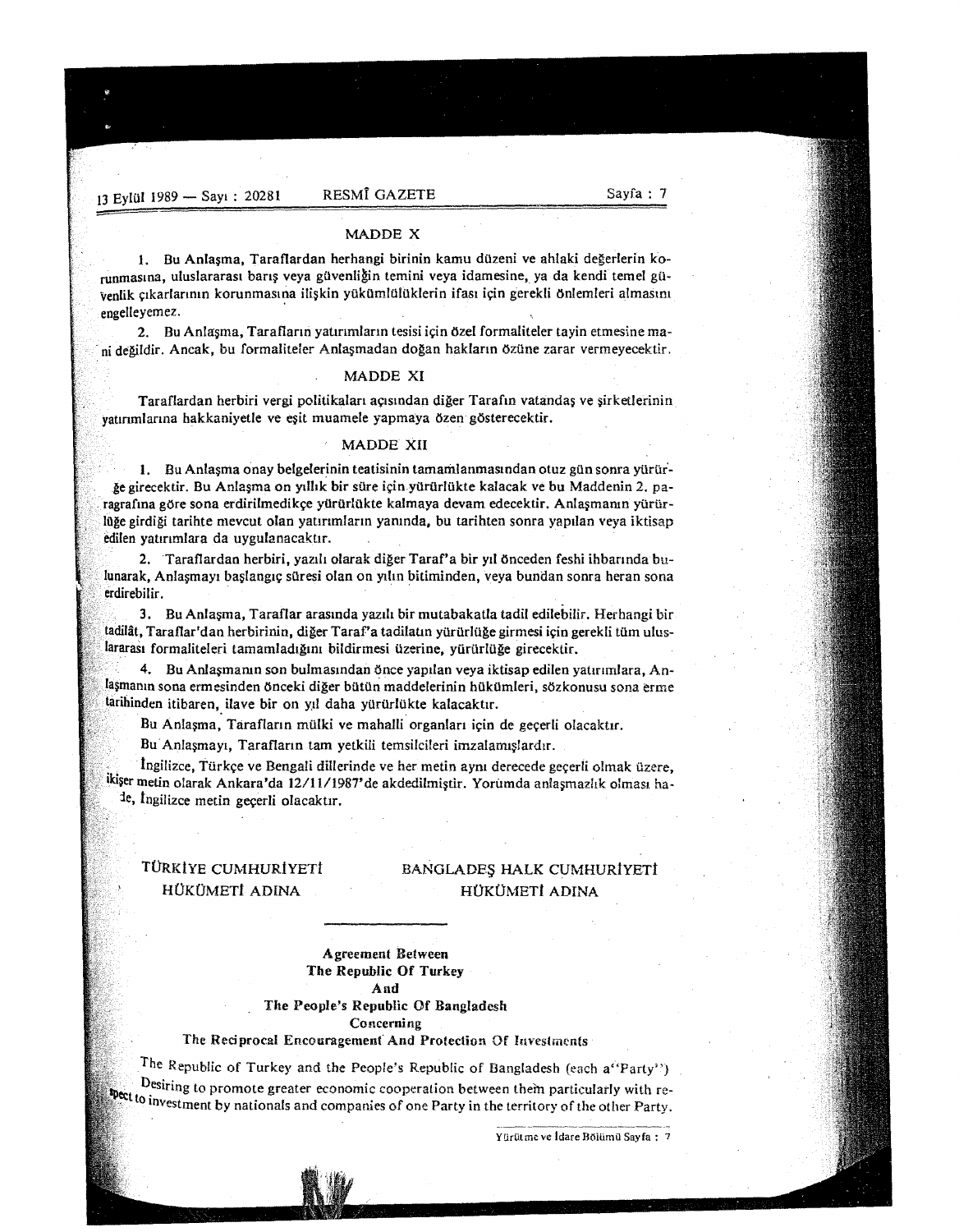'.

xtere and Recognizing that agreement upon the treatment to be accorded such investment will stimulate the flow of capital and technology and the economic developments of the Parties

Agreeing that fair and equitable treatment of investment is desirable in order to  $m_{\text{dip}}$ . tain a stable framework for investment and maximum effective utilization of economic resources, and

Having resolved to conclude an agreement concerning the ecouragement and reciprocal protection of investments,

Have agreed as follows:

# ARTICLE I

# 1. For the purpose of this agreement

(a) "company" means any kind of juridical entity, including any corporation,  $com_i$ pany, association or other organization that is duly incorporated, constituted, or otherwise duly organized for pecuniary gain, privately or governmentally owned, or organized with limited or unlimited liability.

(b) "Company of a Party" means a company duly incorporated, constituted, or other. wise duly organized under the applicable laws and regulations of a Party in which

(i) natural persons who are nationals of such Party, or

(ii) such Party or its agencies or instrumentalities having a substantial interest as determined by such Party. The juridical status of a company of a Party shall be recognized  $b<sub>y</sub>$ the other Party.

(c) "Investment" means every kind of investment in the territory of one Party owned or controlled, directly or indirectly, by nationals or companies of the other Party, including assets, equity, debt, claims, and service and investment contracts; and includes:

(i) tangible and intangible property including rights, such as mortgages liens and pledges;

(ii) a company or shares of stock or other interests in a company or interests in the assets thereof;

(iii) a claim to money or a claim to performance having economic value and associated with an investment;

(iv) industrial property rights, including rights with respect to copyrights, patents, trademark, trade names, industrial designs, trade secrets and know-how, and goodwill;

(v) any right conferred by law or contract and any licences and permits pursuant law; and

(vi) re-investment of returns, and of principal and interest payments arising under loan agreements.

(d) "own or control" means ownership or control that is direct or indirect, including ownership or control exercised through subsidiaries or affiliates, wherever located;

(e) "national" of a Party means a natural person who is a national of a Party its applicable law.

(f) "return" means an amount derived from or associated with an investment, including profit, dividend, capital gain, royalty payment, management, technical assistance or otherfee and payment in kind.

(g) "associated activities" include the organization, control, operation, maintenance and disposition of companies, branches agencies, offices, factories, or other facilities for the conduct of the business; the making, performance and enforcement of contracts; the acquisition, use, protection and disposition of property of all kinds, including funds, the purchase and issuance of equity shares, and the purchase of foreign exchange for imports.

Yürütme ve Idare Bolümü Sayfa: 8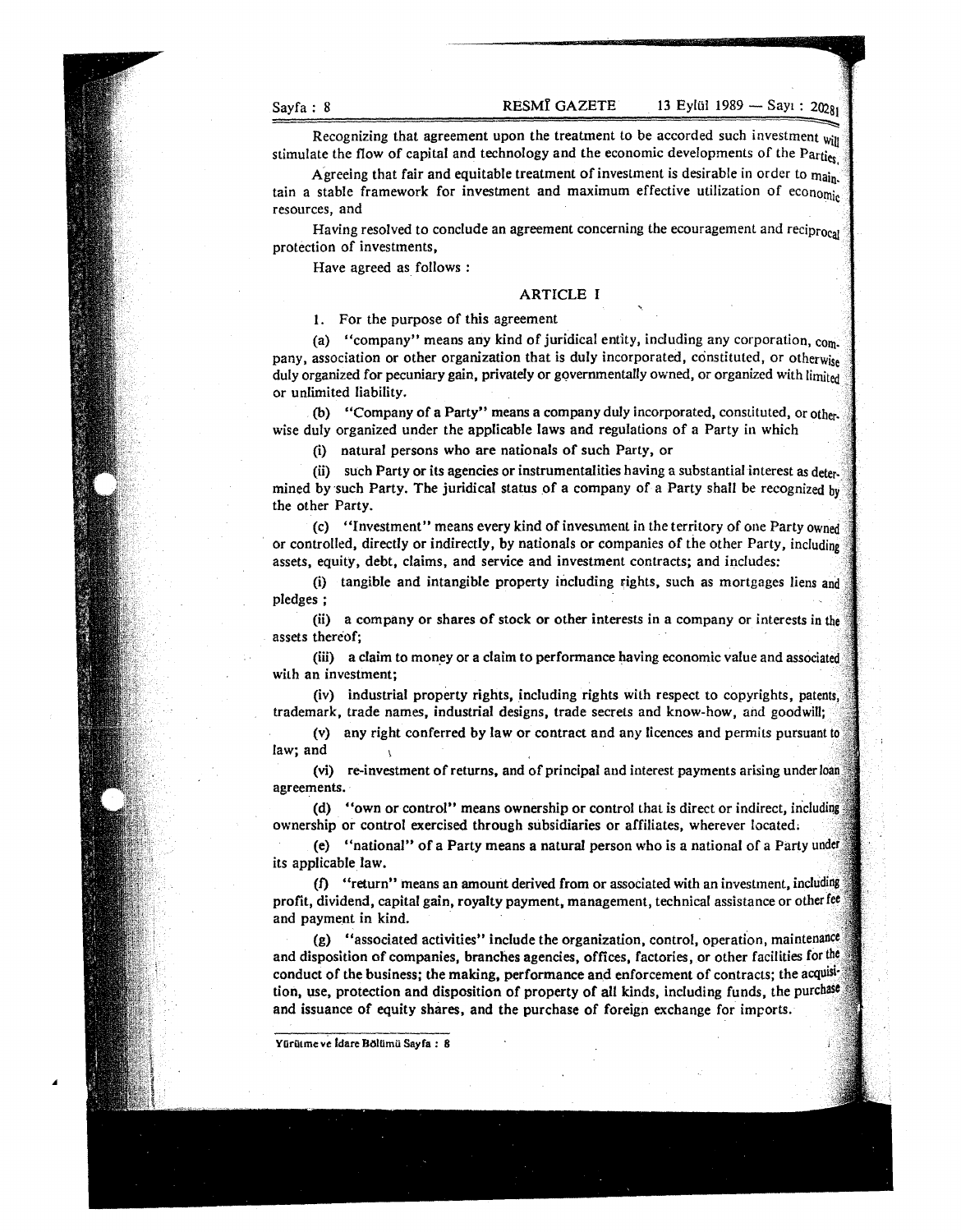13 Eylül 1989 - Sayı: 20281 RESMÎ GAZETE Sayfa: 9

V

2. Each Party reserves the rights to deny to any of its own companies or to a company of the other Party the advantages of agreement if nationals of any third country control such company, provided that, whenever extended to a company of the other Party for this reason, it shall promptly consult with the other Party to seek a mutually satisfactory resoultion of the matter. This right shall not apply with respect to recognition of juridical status and access to courts.

3. Any alteration in the from in which assets are invested or re-invested shall not affect their character as investment.

# ARTICLE II

1. Each Party shall permit in its territory investments and activities associated therewith, on a basis no less favourable than that accorded in like situations to investments of nationals companies of any third country, and within the framework of its laws and regulations, no less favourable than that accorded in like situations to investments of its own nationals .and companies.

2. Each Party shall accord to these investments, once established, and associated activities, treatment no less favourable than that accorded in like situations to investments of its nationals and companies or to investments of nationals and companies of any third country, whichever is the most favourable.

-, 3. Subject to the laws relating to the entry and sojourn of aliens, nationals of either Party shall be permitted to enter and to remain in the territory of the other Party for the purpose of establishing, developing, administering or advising on-the operation of an investment to which they, or a company of the first Party that employs them, have commited or are in the process of commiting a substantial amouht of capital or other resources.

4. Companies which are legally constituted under the applicable laws Or regulations of one Party, and which are investments of nationals or companies of other Party, shall be permitted to engage top managerial personnel of their choice, regardless of nationality.

5. Each Party shall make public all laws, regulations, administrative practices and procedures that pertain to or effect investments.

# ARTICLE III

1. Investments shall not be expropriated or nationalized either directly or indirectly through measures tantamount to expropriation or nationalization ("expropriation") except Ior a public purpose, in a non-discriminatory manner, upon payment of prompt, adequate and effective compensation, and in accordance with due process of law and the general principles of treatment provided for in Article II (2).

2. Compensation shall be equivalent to the fair market value of the expropriated investment at the time the expropriatory action was taken or became known. Compensation shall be paid without delay, bu fully realizable, and be freely transferable.

3. Nationals or companies of either Party whose investments suffer losses in the territory of the other Party owing to war, insurrection, civil disturbance or other similar events shall be accorded treatment by such other Party not less favourable than that accorded to its own nationals or companies or to nationals or companies of any third country, whichever is the most favourable treatment, as regards any measures it adopts in relation to such losses.

# ARTICLE IV

1. Each Party shall permit all the transfer related to an investment to be made freely and without unreasonable delay into and out of its territory. Such transfers include: (a) returns; (b) compensation pursuant to Article III: (c) payments arising out of an investm, it dispute; (d) proceeds from the sale of liquidation of all or any part of an investment.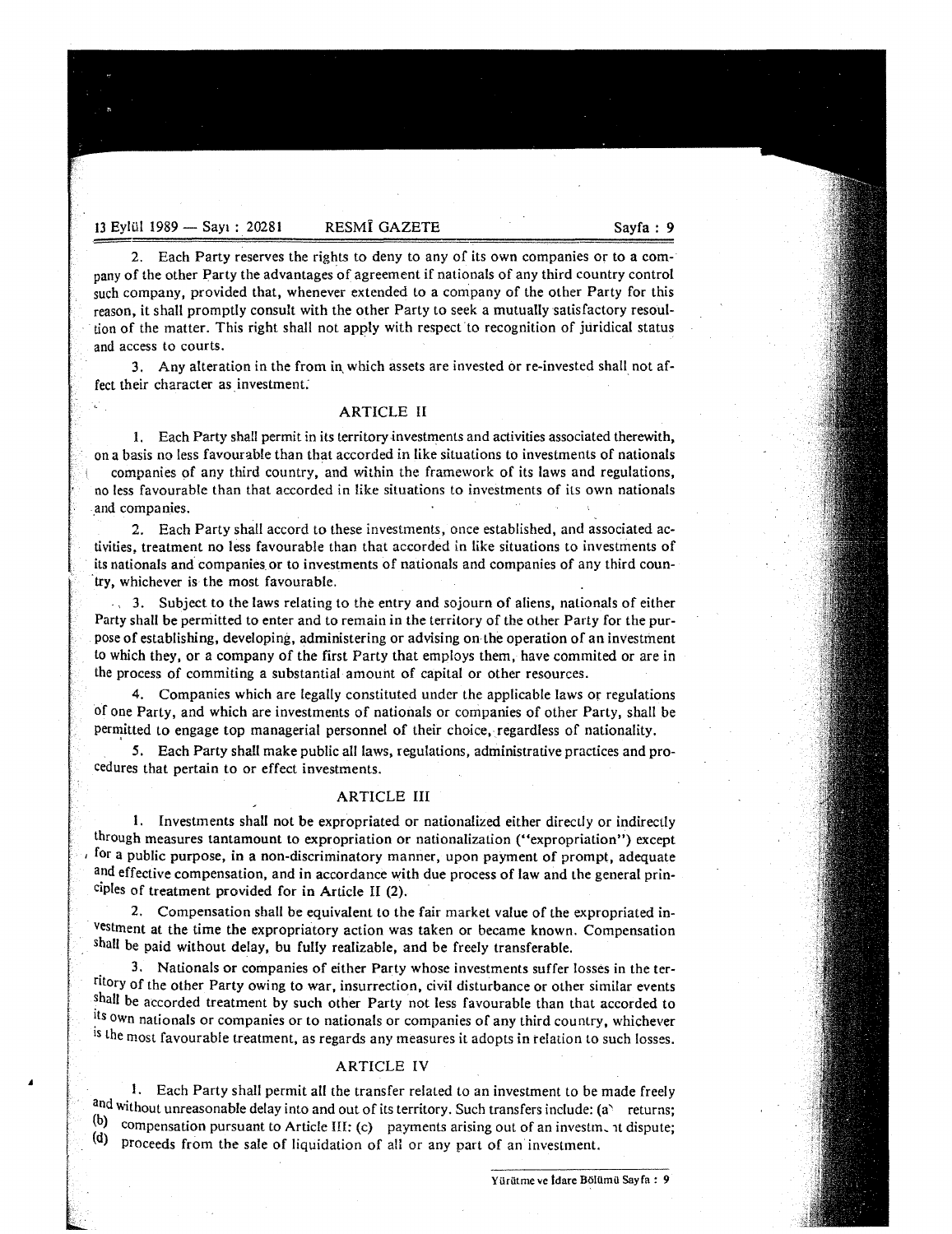2. Transfers shall be made in a freely convertible currency at the prevailing market rate of exchange on the date of transfer with respect to spot transactions in the currency or currencies to be transferred.

3. Notwithstanding the provisions of paragraphs I and 2, either Party may maintain laws and regulations (a) prescribing procedures to be followed concerning transfers permit. ted by this Article, provided that such procedures are completed without delay by the Party concerned and do not impair the substance of the rights set forth in paragraphs I and 2 of this Article; (b) requiring reports of currency transfer; and (c) imposing income taxes by such means as a witholding tax applicable to dividends or other transfers. Furthermore, either Party may protect the rights of creditors or ensure the satisfaction of judgement in adjudicatory proceeding, through the equitable and non-discriminatory application of its law.

# ARTICLE V

The Parties agree to consult promptly, on the request of either to resolve any disputes in connection wich the Agreement or to discuss any matter relating to the interpretation or application of the Agreement.

# ARTICLE VI

1. For the purpose of this Article. an investment dispute is defined as a dispute in. volving (a) the interprepartation or application of any investment authorization granted by a Party's foreign investment authority to such national or company; or (b). an alleged breach of any right conferred or created by this agreement with respect to an investment.

2. In the event of an investment dispute between a Party and a national or company of the other Party, the Parties to the dispute shall initially seek to resolve the dispute by con· sultations or negotiations in good faith. If such consultations or negotiations are unsuccessful. the dispute shall be submitted for settlement in accordance with any previously agreed applicable dispute settlement procedures.

3. (a) The national or company concerned may choose to consent in writing to the submission of the dispute to the International Centre for Settlement of Investment Disputes ("Centre") for settlement by arbitration, at any time after. one year from the date upon which the dispute arose.

(b) Each Party hereby consents to the submission of an investment dispute to the Centre , for Settlement by arbitration.

(c) Arbitration of such disputes shall be done in accordance with the provisions of the Convention on the Settlement of Investment Disputes between States and Nationals of other States and the "Arbitration Rules" of the Centre.

4. Any dispute settlement procedures regarding expropriation and specified in the in~ vestment agreement shall remain binding and shall be enforceable in accordance with the terms of the investment agreement, relevant provisions of domestic laws, and applicable international agreements regarding enforcement of arbitral awards.

#### ARTICLE VII

1. The Parties shall seek in good faith and a spirit of cooperation a rapid and equitable solution to any dispute between them concerning the interpretation or application of this agreement. In this regard, the Parties agree to engage in direct and meaningful negotiations to arrive at such solutions. If such negotiations are unsuccessful. the dispute may be submitted. upon the request of either Party, to an arbitral tribunal for binding decision in accordance with the applicable rules of international law.

2. Within two' months of receipt of a request, each Party shall appoint an arbitrator. The two arbitrators shall select a third arbitrator as Chairman, who is a national of a third Slate. In the event either Party fails to appoint an arbitrator within the time, the other Party may request the President of the International Court of Justice to make the appointment.

Yürütme ve İdare Bölümü Sayfa : 10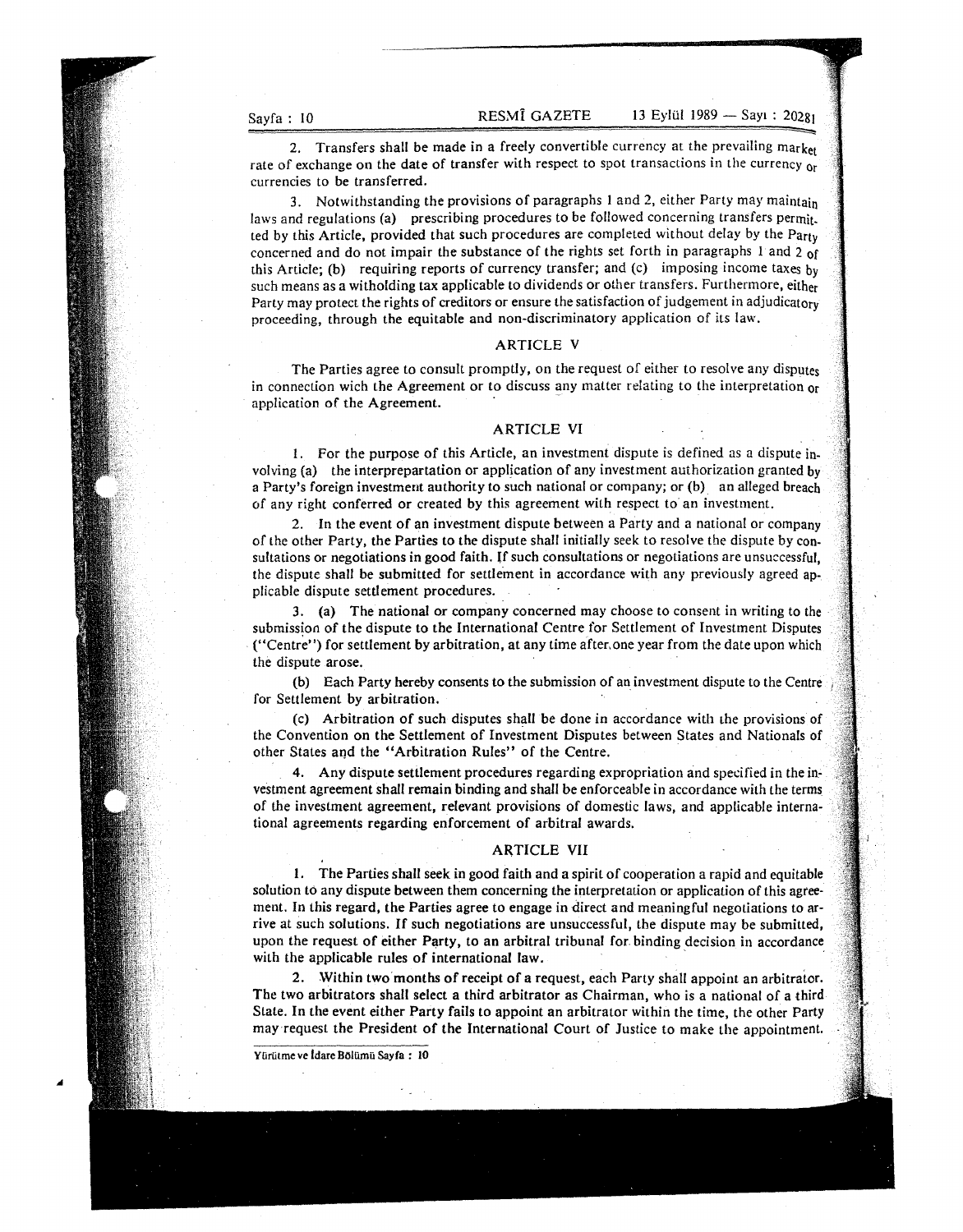13 Eylül (1989 -- Sayı : 20281 RESMÎ GAZETE Sayfa : 11 13 Eylül 1989 — Sa

3. The tribunal shall have three months from the date of the selection of the Chairman in which to agree upon rules of procedure consistent with the other provisions of this agreement. In the absence of such agreement, the tribunal shall request the President of the. International Court of Justice to designate rules of procedure, taking into account generally recognized rules of international arbitral procedure.

4. Upon a determination that the Party requesting arbitration has attempted to resolve the dispute through direct and meaningful negotiation, the tribunal shall proceed to arbitrate . the merits of this dispute.

5. Unlees otherwise agreed, all submissions shall be made and all hearings shall be completed within eight months of the date of selection of the third arbitrator, and the tribunal shall render its decision within two months of the date of the final submission or the date of the closing of the hearings, whichever is later.

6. Expenses incurred by the Chairman, the other arbitrators, and other costs of the Joceedings shall be paid for equally by the Parties. The tribunal may, however, at its discre~ tion, direct that a higher proportion of the costs be paid by one of the Parties.

1. This article shall not be applicable to a dispute which has· been submitted to and is stiit before the Centre pursuant to Article VI.

# ARTICLE VIII

The provisions of Article VI and VII shall not apply to a dispute arising (a) under the export credits, guarentee or insurance programmes; (b) under the export credit, guarantee ! or insurance arrangements pursuant to which the Parties have agreed to other means of settt  $n$ ing disputes.

### ARTICLE IX

This agreement shall not conflict with:

(a) laws and regulations administrative practices or procedures; or administrative or . adjudicatory decisions of either Party. .

(b) international legal obligations; or

, (c) obligations assumed by either Party, including those contained in an investment agreement or an investment authorization, that entitled investments or associated activities to treatment more favourable than that accorded by this agreement in. like situations.

#### ARTICLE X

1. This agreement shaH not preclude the application by either Party of measures necessary for the maintenance of public order and morals, the fulfilment of its obligations with respect to the maintenance or restoration of internatinoal peace or security, or the protection of its own essential security interests.

. 2. This agreement shaIi not preclude either Party from prescribing special formalities In connection with the establishment of investments, but such formalities shall not impair the substance of any of the rights set forth in this agreement.

# ARTICLE XI

With respect to its tax policies, each Party should strive to accord fairness and equity In the agreement of investment of nationals and companies of the other Party.

# ARTICLE XII

1. This agreement shall enter into force thirty days after the date on w  $\pi$  ich the exchange of instruments of ratification has been completed. It shall remain in force ior a period of ten years and shall continue in force unless terminated in accordance with paragraph 2 of this Article. It shall apply to investments existing at the time of entry into force as well as to investments made or acquired therealter.